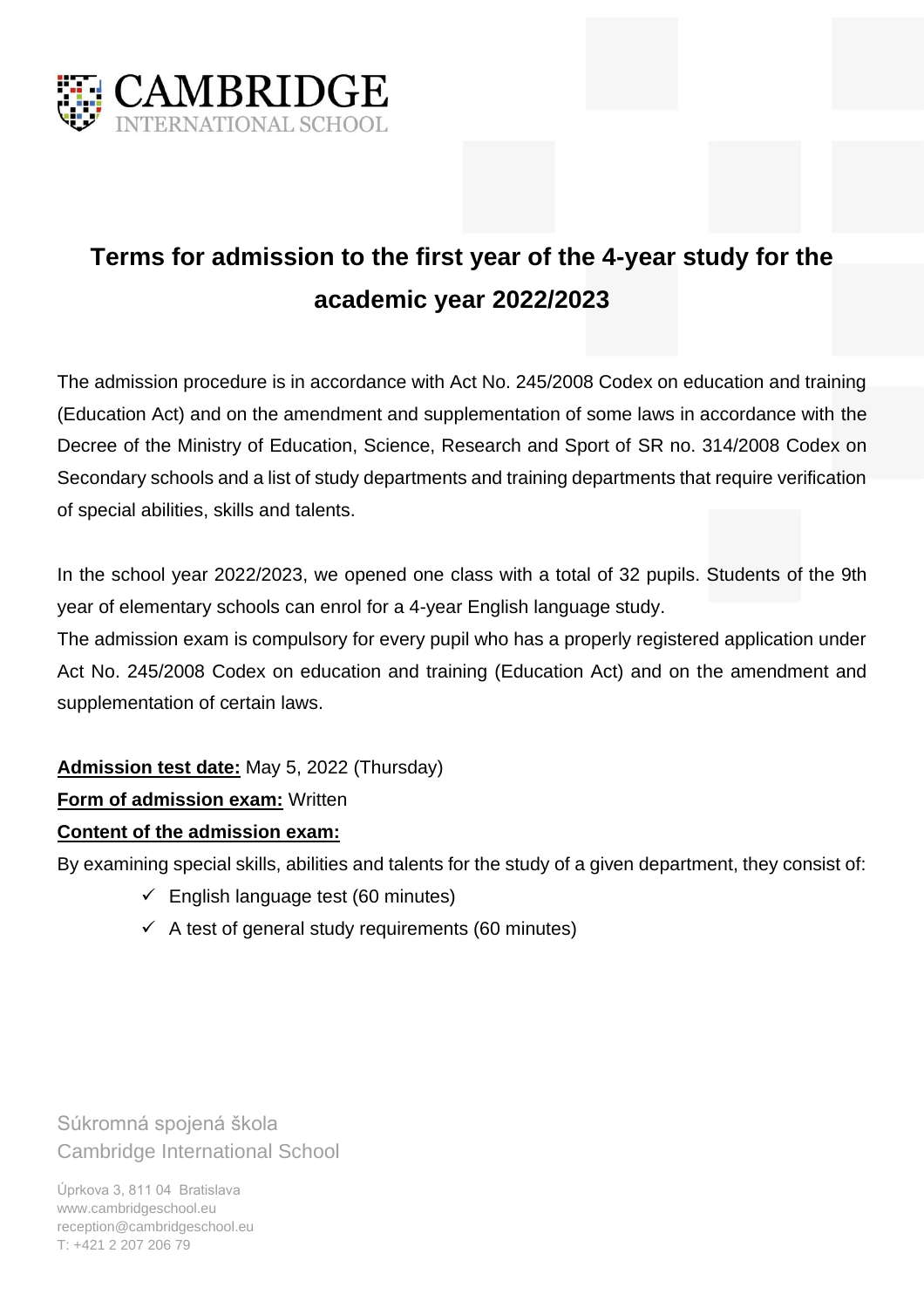

#### **Admission exam rating:**

The assessment of the admission test is as follows:

The student will pass the English language exam successfully if he / she obtains at least 25 points out of 40 points. If he / she earns less than 25 points, the student will fail the admissions test. The student will pass the test from the general study requirements successfully if he / she obtains at least 20 points out of 50 points. If he / she earns less than 20 points, the student will fail the admissions test.

The student will pass the admission test successfully if he / she performs sufficiently in both parts of the admission exam.

### **Acceptance conditions**

The order of candidates who have successfully passed the exam based on the sum of the points earned in descending order shall be ranked. A maximum of 32 pupils will be accepted in the first year of the 4-year study. Entry is also based on the ability to pay the annual school fees. In the event of equality of points in the order of the pupils, the candidate is preferred according to the following criteria (in the order indicated):

a) changed working ability of the pupil (Article 67 (3) of Act No. 245/2008, confirmation of the social security assessment commission is required, delivered by the pupil's legal representative to the school headquarters no later than 3 working days prior to the admission examination),

b) greater point gain for the written test in English.

The School Director decides on admissions of the candidates and will publish their list at the gate of the School and on the School's website by May 18, 2022.

On the list, candidates will be given a pre-assigned numerical code and a ranking based on the total number of points earned during the admission procedure. The list will include information on whether the candidate has passed the admission exam successfully or failed.

Súkromná spojená škola Cambridge International School

Úprkova 3, 811 04 Bratislava www.cambridgeschool.eu reception@cambridgeschool.eu T: +421 2 207 206 79